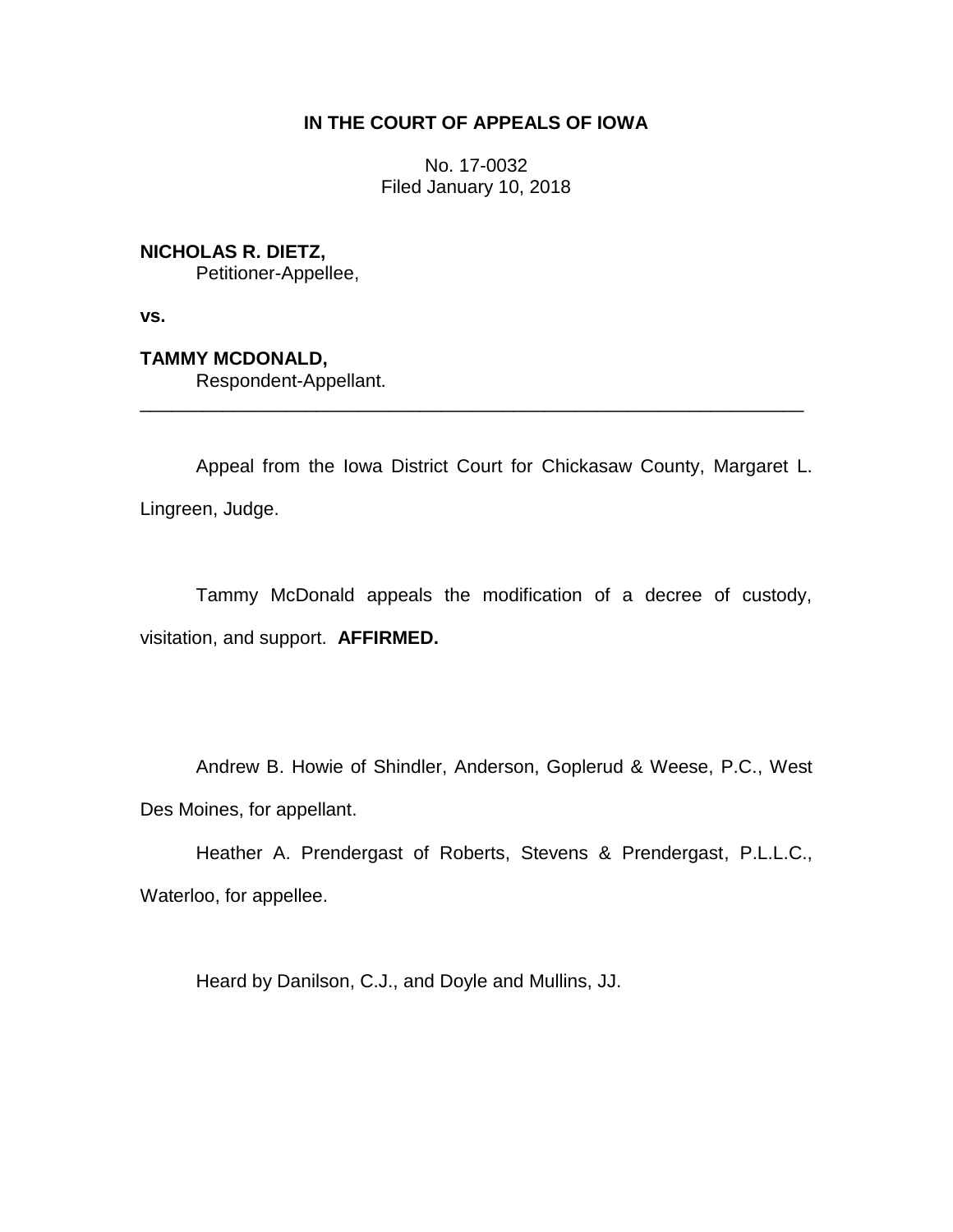## **DANILSON, Chief Judge.**

A mother appeals the modification of a 2012 decree concerning custody, visitation, and support. Because there has been frequent contempt litigation between the parties, continual tension between the parents, a visitation schedule that was not working as expected, and a medical diagnosis of learning disabilities since the last modification, we find there has been a substantial change of circumstances. We also conclude the father has met his burden to establish he can provide superior care by more effectively providing for the child's long-term needs. We therefore affirm the modification of physical care.

## **I. Background Facts and Proceedings.**

Tammy McDonald and Nicholas (Nick) Dietz are the parents of a child, M.

The parents were never married. In September 2006, shortly after the child's

birth, Nick filed a petition to establish paternity, custody, and support.

*A. 2007 Decree.* On December 27, 2007, the district court entered a decree, which provides:

[B]oth parties clearly love [M.] and are capable parents. [Nick] has made some bad judgments. . . . [Nick] also appears to be controlling in the sense that it is his belief that growing up on a farm is, without exception, the most beneficial of environments for a child. On the other hand, [Nick] appears generally more emotionally stable than [Tammy]. . . . Tammy has done a fine job raising [her older daughter] and has gone to great lengths to support the relationship between [her daughter] and her [daughter's biological] father. Also, [M.] appears to be doing very well with [Tammy] as the primary caregiver. While [Nick] has had limited contact with [M.], all of the contact that he has had with [M.] has been positive. He clearly loves [M.] and a bond now exists between them. Also, [Nick] has a great deal of family support.

Both of the experts in this case, Dr. John Hartson and Dr. Mark Peltan, agree that shared care is in the best interests of [M.] and both feel that contact with [Nick] should be gradually increased until shared care is appropriate.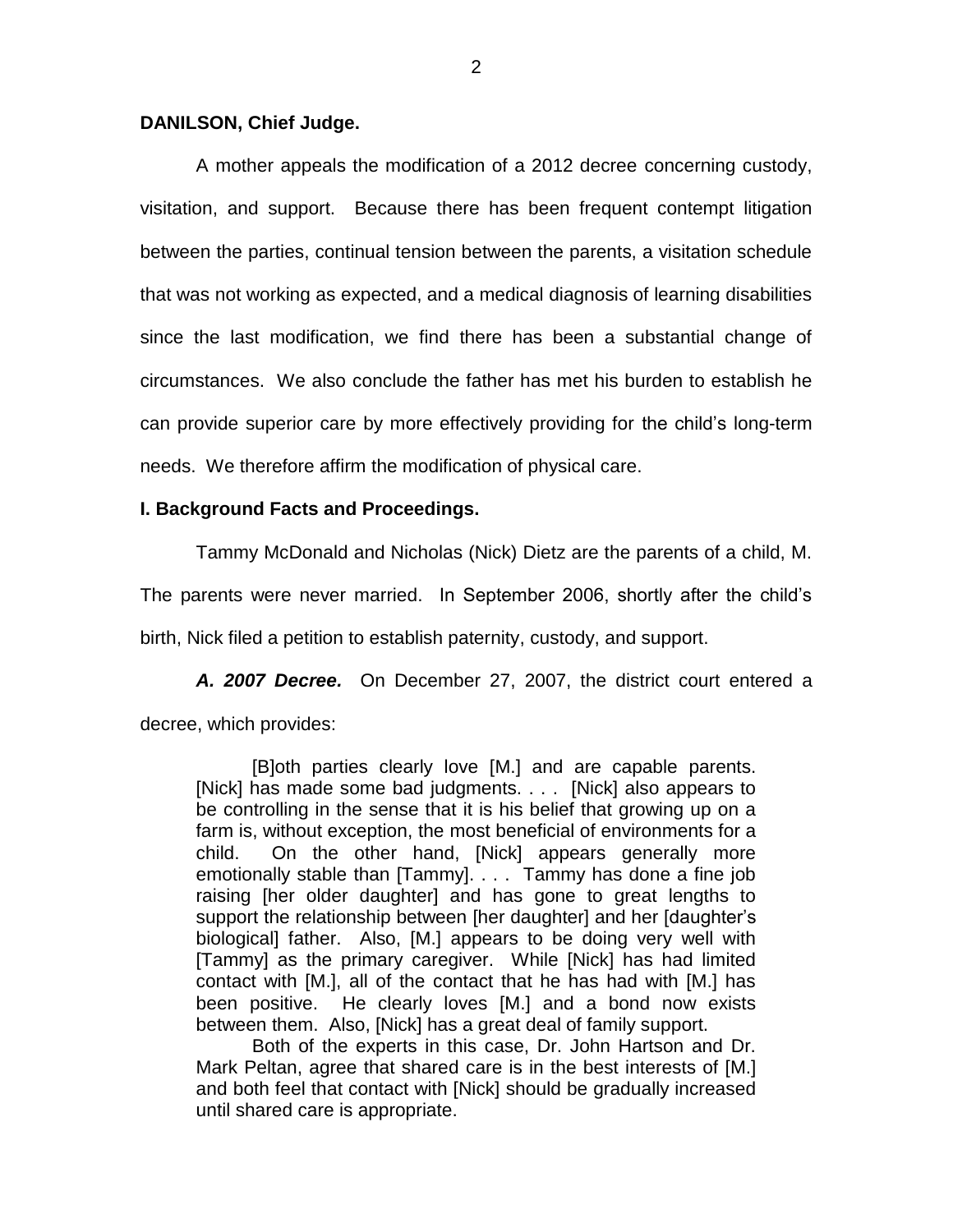The court awarded the parties joint custody of the child. Tammy was granted physical care with increasing, graduated visitation to Nick, which was to culminate in shared physical care of the child in 2009, at which time Nick would have the child six out of every fourteen days. Nick was ordered to pay child support of \$300 per month until April 1, 2009, when his support obligation would decrease to \$68 per month.

*B. 2009 Modification.* In May 2009, pursuant to the parties' stipulation, the court modified the decree extending the time until June 2012 when the shared-care arrangement would occur.

The parties lived within four miles of each other in the Nashua, Iowa, area. Nick was a dairy farmer there; Tammy, a LPN and licensed massage therapist.

*C. 2012 Modification.* On February 29, 2012, Tammy filed an application to modify the decree, asserting she intended to move to Albert Lea, Minnesota, which would constitute a substantial change of circumstances. She sought physical care of M., liberal visitation for Nick, and a recalculation of child support. Nick resisted.

On June 1, 2012, Tammy moved to Albert Lea, Minnesota, to remove her daughter (now fourteen years old) from the Nashua area.<sup>1</sup>

A modification trial was held on June 28. On July 16, 2012, the district court entered a decree, concluding:

In the instant case, [Tammy's] move to Albert Lea, Minnesota, necessitates this court to determine a primary physical care provider. Historically, [Tammy] has been the parent

 $\overline{a}$ 

 $1$  The child's counselor agreed the move could be of benefit.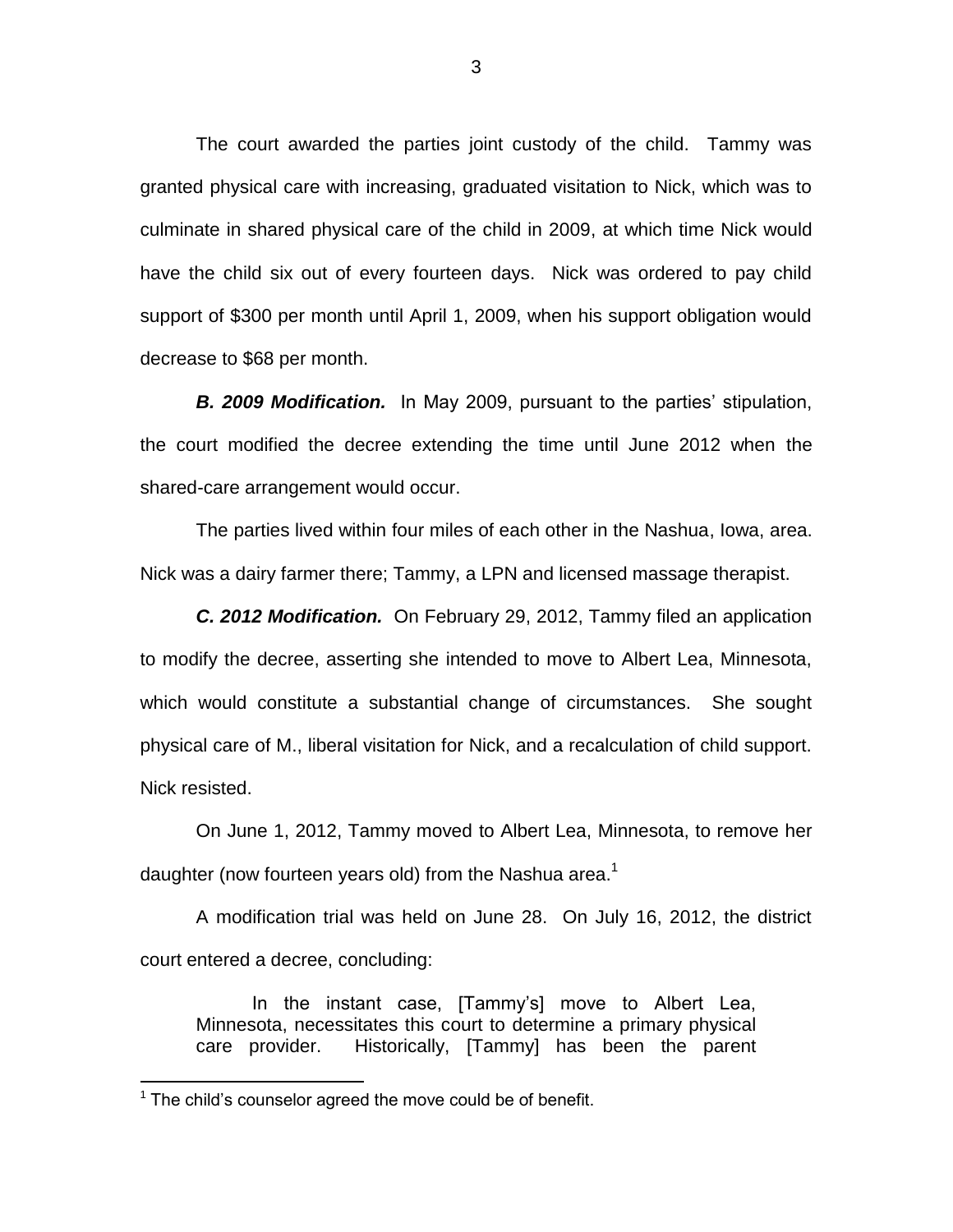addressing the bulk of [M.]'s medical and dental needs. The evidence indicates she also provides for [M.]'s social needs, such as providing him the opportunity to participate in Halloween. [Tammy] has shown a willingness to adjust her time with [M.], so as to afford [Nick] an opportunity to engage in activities, such as Cattle Congress, with [M.] This willingness to adjust time has not always been reciprocated by [Nick]. There is evidence in the record [Nick] has inappropriately discussed the move to Albert Lea with [M.] In contrast, there is no evidence in the record that [Tammy] has inappropriately discussed [Nick] with [M.]

The evidence in the record indicates [Tammy], in making the move to Albert Lea, Minnesota, has taken into consideration the benefit of the move for her daughter . . . . There is no reason to think [Tammy] does not consider [M.]'s needs in making her decisions. As previously noted, she changed her employment in 2007 to provide greater income for the family and more time with her children.

In the instant case, the court finds placement of [M.]'s primary physical care with [Tammy] is most likely to bring him to healthy physical, mental, and social maturity.

Under the 2012 modification order, the child was in Tammy's physical care

Monday through Friday and attended school in Albert Lea. The child then was in

Nick's physical care three of four "floating" weekends per month (to be

designated by Nick the preceding month). The child was in Nick's physical care

during the summers, and Tammy was allowed to designate four overnights per

month. $2$  Nick was ordered to provide health insurance coverage for the child and

to pay \$373.72 per month in child support. $3$ 

 $\overline{a}$ 

On November 1, 2013, the court held a hearing on competing contempt motions. The court found neither party in contempt. It did, however, enter a clarifying order:

 $2$  In a later filed order, the court noted Nick was entitled to M.'s physical care approximately forty-three percent of the year under the shared-care arrangement and approximately forty-two percent of the year under the 2012 modification.

<sup>&</sup>lt;sup>3</sup> Nick's support obligation was \$467.14 with a twenty percent credit for extraordinary visitation.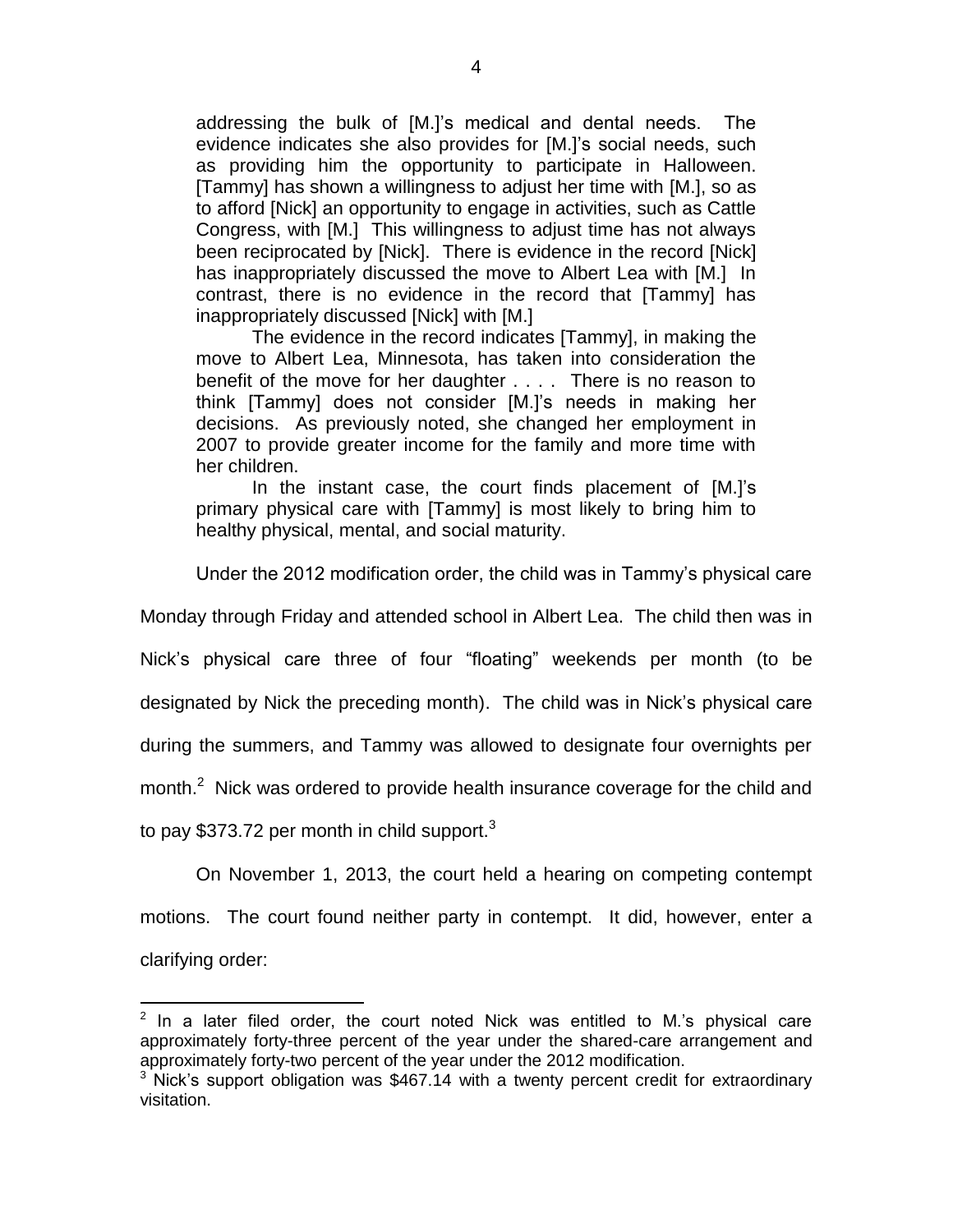[Tammy] shall always be entitled to custody of [M.] for at least one weekend each month. In the event the month has only four weekends, one of which is [Nick's] holiday, [Nick] shall be entitled to choose two additional weekends. If [Tammy] has a holiday visitation, except for the 4th of July, that is deemed to include her weekend. The summer months' weekend visitations of [Tammy] are not in addition to the four overnight visitations each month during the months of June, July and August referenced in . . . the modification decree filed July 16, 2012.

Nick filed a motion to show cause in 2014. In an order dated July 10, 2015, the district court found Tammy in contempt for failing to return the child to Nick during the 2014 Christmas holiday and instead taking the child to the Virgin Islands without giving Nick prior notification. Tammy was allowed to purge the contempt by providing Nick two additional overnight visitations before a December sentencing hearing.

*D. 2016 Modification.* On June 5, 2015, Tammy filed a petition to modify, asserting "[t]here has been a substantial, material, and permanent change of circumstances since the entry of the decree affecting the best interests of the minor child," warranting the award to Tammy of sole legal authority to make the child's health care decisions and to modify the visitation schedule. In an amended answer, Nick asserted a counterclaim seeking a change of physical care on grounds Tammy "has continued to contest and deny [Nick] maximum contact with the minor child." Nick requested shared care if the parents lived in or around Nashua. In the alternative, Nick asked that physical care be placed with him, contending he offered more consistent care and a better ability to encourage the child's self-reliance.

The modification trial was conducted over several days in August and September 2016 before the same district court judge that heard the 2012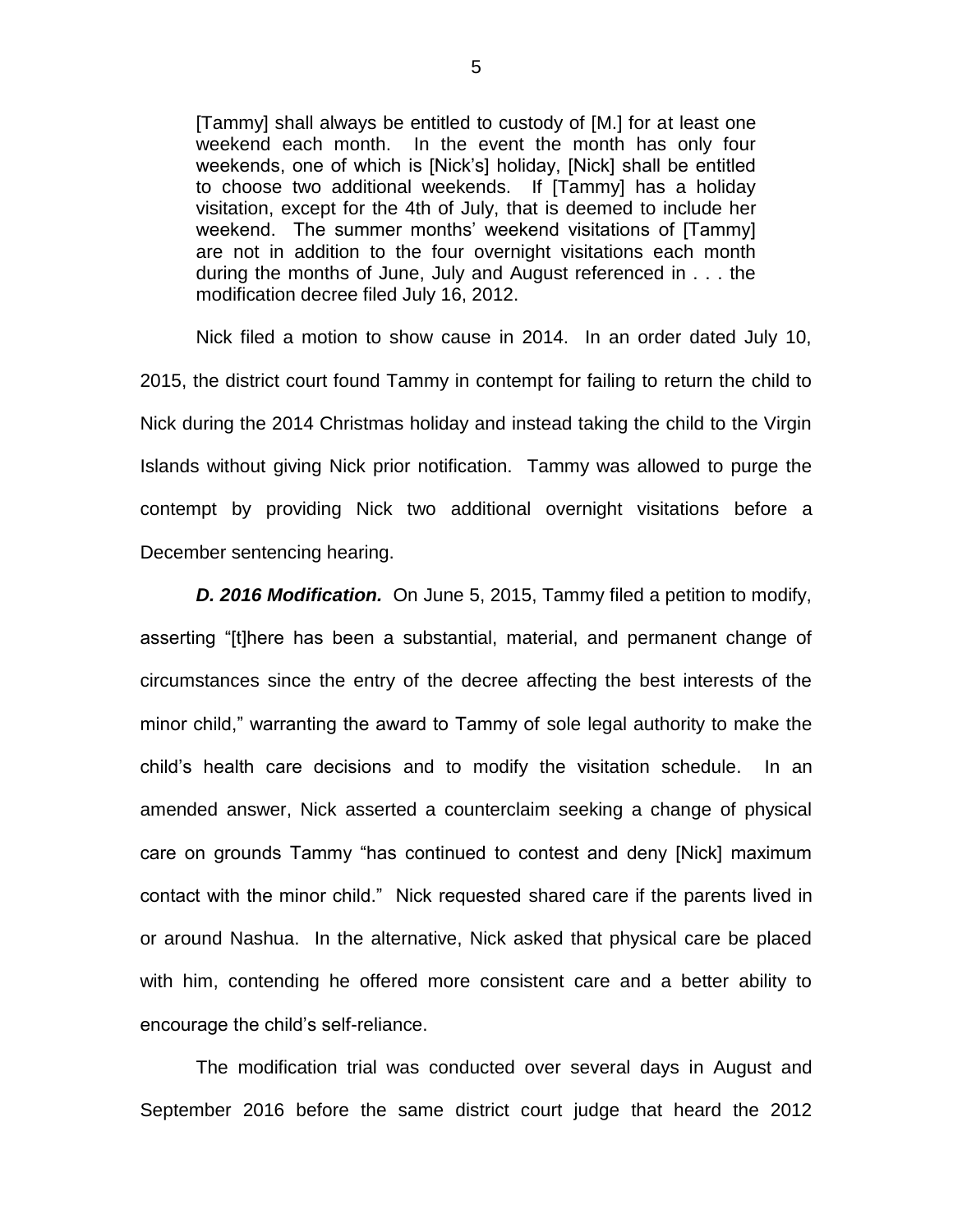modification action and at least one of the contempt proceedings. The following

findings of the district court are fully supported in the record:

[M.] commenced kindergarten in the fall of 2012. He attended school at Sibley Elementary, a public school in Albert Lea, Minnesota. The child's report card indicates he was generally proficient in kindergarten. The child was absent 7.5 days and tardy 5 days. The child had one Allison Miller for Title One. At the end of the 2012-2013 school year, [Tammy] requested Miller write a letter that [M.] should attend summer school in Albert Lea. [Tammy] did not inform Miller that the child spent most of the summer with his father in Iowa. At trial, Miller testified that, had she known the child spent summers in Iowa, it would have been up to the family to decide if they wanted the child to participate in summer school or tutoring. Miller testified that the purpose of her letter was not to require the child to participate in summer school, as Miller, herself, would have been fine with tutoring in Iowa.

[Nick], in fact, employed a tutor for the child during the summer of 2013 and has continued to employ a tutor for the child during the summer months when the child is with [Nick]. [Tammy] objected to the tutor employed by [Nick]. The evidence in the record, however, indicates the tutor is qualified.

[M.] attended school at Sibley Elementary for first grade, 2013-2014. The child's report card continues to show general proficiency in classes. However, during his first grade school year, the child was absent 20 times and tardy 48 times. In the comment section of the final report card, the child's teacher noted the child was more social than earlier in the year and the teacher saw the child interact with students at recess and times throughout the day.

[Tammy] testified at trial she observed [M.] being bullied at school. She felt the school did not appropriately address the problem. [Tammy] testified the child did not want to go to school and complained of stomachaches. The child's absences and tardies appear to have been a consequence of his unwillingness to go to school.

[Tammy] made the decision to remove the child from the public school and enroll him in a parochial school. The school, St. Theodore's Catholic School, offered smaller class sizes and Title One would again be available for the child. [Tammy] told [Nick] of her intention and sought his consent. [Nick] did not immediately agree to the change, as he wanted to give the matter thought. [Nick] ultimately spoke to staff at Sibley Elementary and contacted the parochial school regarding registration deadline. [Nick] did not agree to the change in school systems. [Nick] indicated that, in speaking to staff at Sibley Elementary, staff did not see the child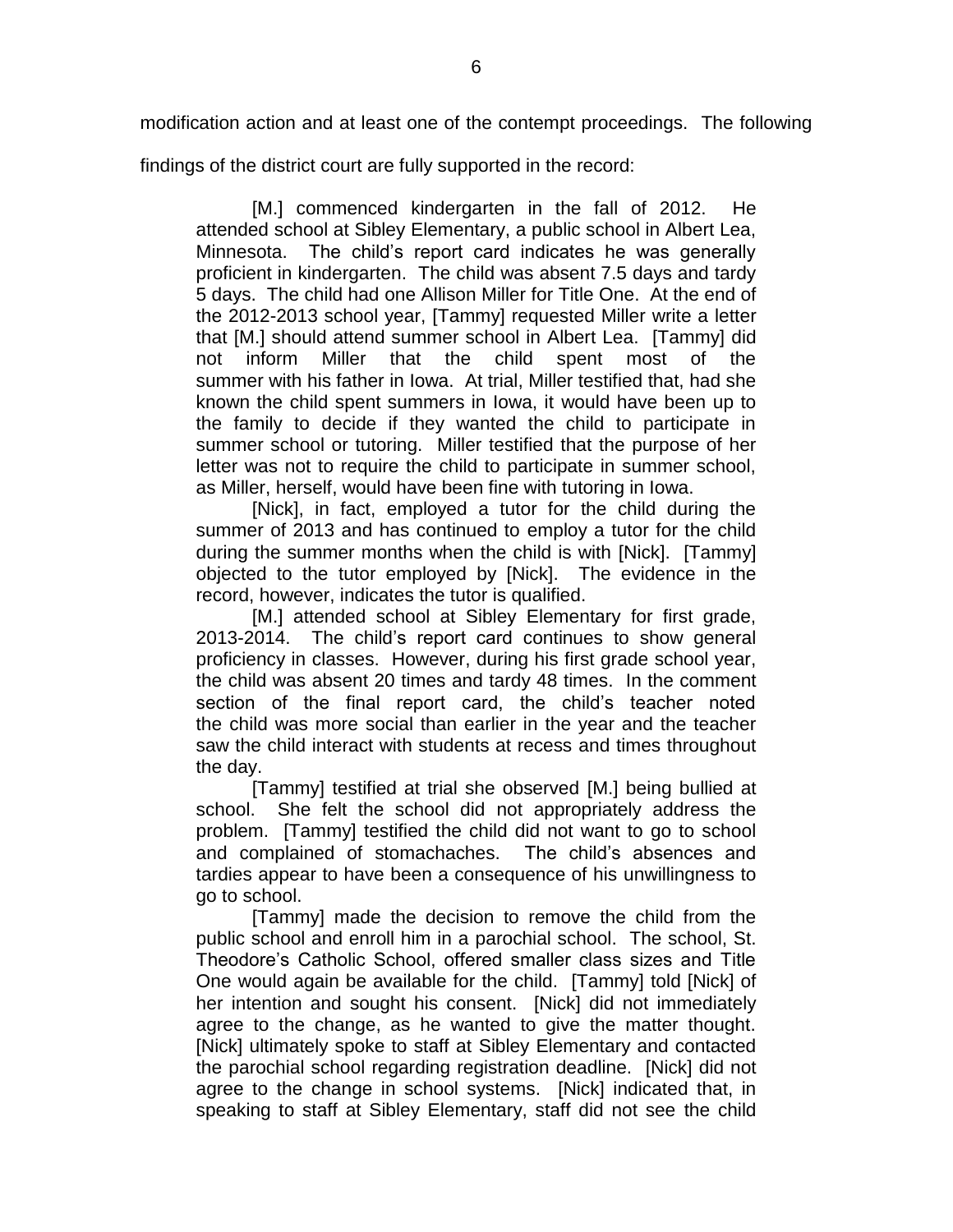being picked on. [Nick] testified that he felt the change in school was wrong, as the child needs to learn how to cope.

[Tammy] made the change in the child's school, despite [Nick]'s objection.

[Tammy] testified she wanted to start counseling for the child and communicated that desire to [Nick] in March of 2014. [Nick] did not respond to the proposal. However, in June of 2014, [Nick] took the child to counseling at Pathways. He did this without [Tammy]'s knowledge or consent.

[M.] attended second grade (2014-2015) at St. Theodore's Catholic School in Albert Lea, Minnesota. The child's report card reflects As, Bs, and satisfactory work. The child was absent 12 days and tardy 24 days. The Court notes the change in schools did not eliminate the child's absences or tardies.

To Tammy's credit, during an eight-year well child check on March 17,

2015, she expressed concerns about the child's slow learning of new skills and

reaching milestones for his age. The district court found:

As a result of this conversation, the child's medical doctor recommended the child be evaluated by a psychologist at Mayo Clinic in Austin, Minnesota. [Tammy] took the child to three appointments with Doctor Timothy Lang at the Behavioral Health Clinic in Austin, Minnesota, for evaluation. On June 2, 2015, [Tammy] met with Doctor Lang for a feedback session regarding the tests. At that time, Doctor Lang diagnosed [M.] with the following disorders: Attention deficit/hyperactivity disorder [(ADHD)], combined type; Autism spectrum disorder; Anxiety disorder, not otherwise specified.

Subsequent to the June 2, 2015, appointment, [Tammy] contacted [Nick] regarding the evaluation and results. This is the first [Nick] learned of the evaluation. Lang's recommendations made to [Tammy] included medication management, as well as educational supports. [Nick] sought further information regarding Lang's evaluation and recommendations, including the use of medication.

On November 3, 2015, [Tammy] and [Nick] met with Doctor Daniel Adu regarding medication. Medication was prescribed and started; however, it was promptly terminated due to its effect on  $IM.1$ 

On January 12, 2016, . . . Julie Beckmann commenced therapy sessions with the child. Beckmann's notes, when they identify who was present, indicate both parents attended the appointments. Play therapy continued to August 10, 2016, which is the last report offered into evidence. Continued therapy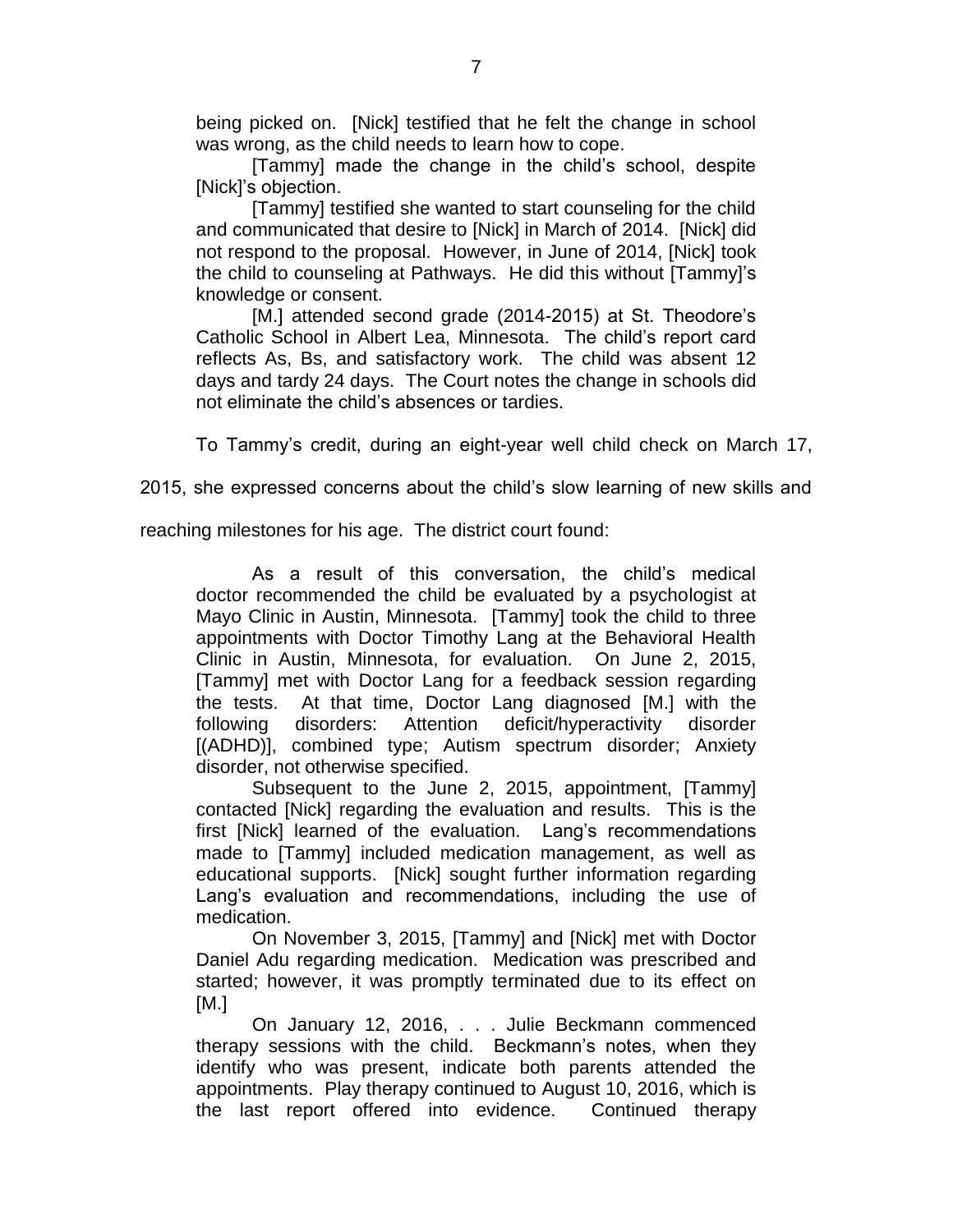was recommended and the court has no reason to think this recommendation has not been followed. [M.]'s diagnoses on August 10, 2016, continued to include: attention deficit hyperactivity disorder; combined type; anxiety disorder, not otherwise specified with obsessive-compulsive traits. It also includes tic-like behaviors and pervasive developmental delays.

[M.] attended third grade (2015-2016) at St. Theodore's Catholic School. Again, his report card reflects As, Bs, and some Cs. He was absent nine days during the school year; however, no tardies are reported.

The district court also addressed visitation issues between the parties,

. . . Since entry of the 2012 decree, however, [Tammy] has interfered with [Nick]'s visitation schedule. The parties compete with each other for time with the child, [M.] They appear to be generally uncooperative in adjusting the visitation schedule. Although the visitation schedule established in the 2012 decree was not inconsistent with that proposed on behalf of [Tammy], [Tammy] has consistently objected to the schedule and sought changes. In a note of March 14, 2016, Julie Beckmann noted a great deal of tension between the parents. She described them as constantly arguing and bickering and disagreeing and unhappy with each other. She noted the parents found it extremely difficult to get along and they have very differing views of parenting.

Significant to the district court was the testimony of two experts:

John Hartson, a pediatric psychologist in Iowa City, Iowa, testified as to a preferred visitation schedule for a child having the diagnoses and characteristics of [M.] Doctor Hartson noted that a child with diagnosis including ADHD likes routine and predictability. The child may have difficulty making transitions. The child will have rigidity in thinking and like schedules. The child may become anxious in transitioning between parental households. Hartson testified that the best visitation schedule for children having attention deficit is fewer transitions. Hartson recommends an every-other-weekend visitation schedule during the school year and a two-week schedule during the summer. The parties propose an alternating weekly schedule during the summer months.

[Dr.] Keri Kinnaird, a psychologist, performed a custodial evaluation. Kinnaird noted the child is described as inattentive, anxious, and fairly frequently cries in the classroom. She learned that, while staying in his mother's home, the child sleeps with his mother on occasion. Kinnaird noted both parents took the child to counseling/mental health professionals without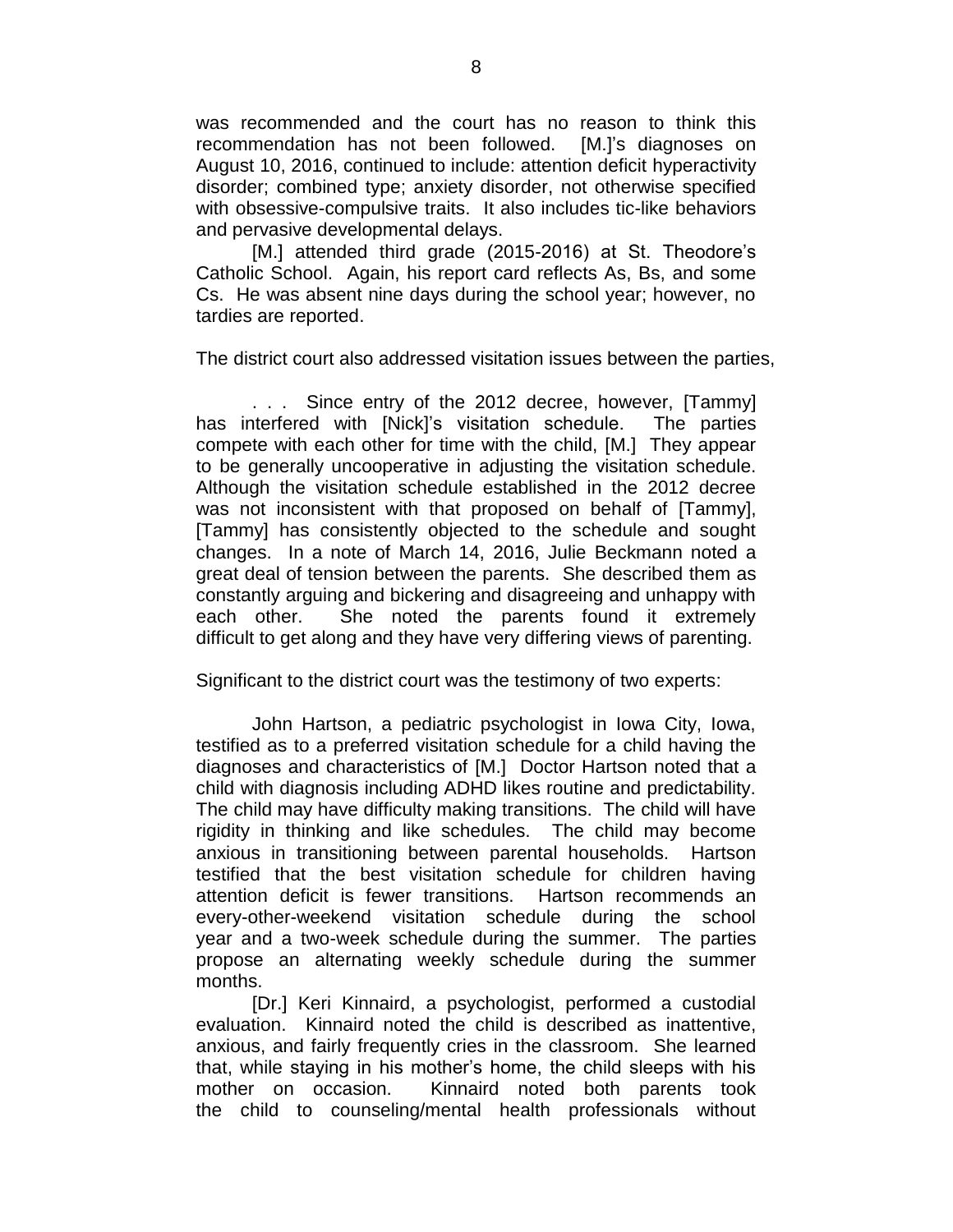informing the other parent. Kinnaird described the child as not an assertive child. She believes the custody litigation is harmful to the child. Kinnaird found [Nick] equipped to meet the child's needs. Kinnaird is concerned that [Tammy] is modeling a disability approach to life, rather than a coping approach. Kinnaird found [Nick] has a consistent focus on developing coping skills with the child, rather than avoidance. In contrast, Kinnaird sees [Tammy]'s approach to the child is to remove the child from the situation, so the child doesn't have to struggle. With this avoidance approach, coping skills are not developed. Kinnaird testified [Nick] is the parent whose view of the child is strength-based, rather than disability-based. Given that the child lacks confidence and coping skills, she believes his father's low-key, but matter-of-fact, expectations would be beneficial for the child.

The district court found the evidence supported Dr. Kinnaird's assessment.

At the time of the modification trial, Nick continued with his dairy farming operation. Tammy was working for Hospice of North Iowa as an independent contractor licensed massage therapist. Though living in Minnesota, Tammy's work involves traveling to various locations in Iowa. Tammy's daughter is now an adult and no longer living with Tammy and M. When living with his father, M. performs daily chores, to which he objects but after which he feels proud to have accomplished. M. is also involved in showing cattle at fairs.

The court found the child's diagnoses of ADHD and anxiety disorder constituted a material and substantial change of circumstances. The court also found that Nick had proved a superior ability to minister to the child's well-being. The court noted, "Specifically, the court recognizes [Nick] as the parent who will focus on developing coping skills for [M.] In contrast, [Tammy's] approach to remove the child from a situation, so as to avoid the situation, does a disservice in his future development and ability to meet life challenges." The court placed the child in Nick's physical care and granted Tammy alternating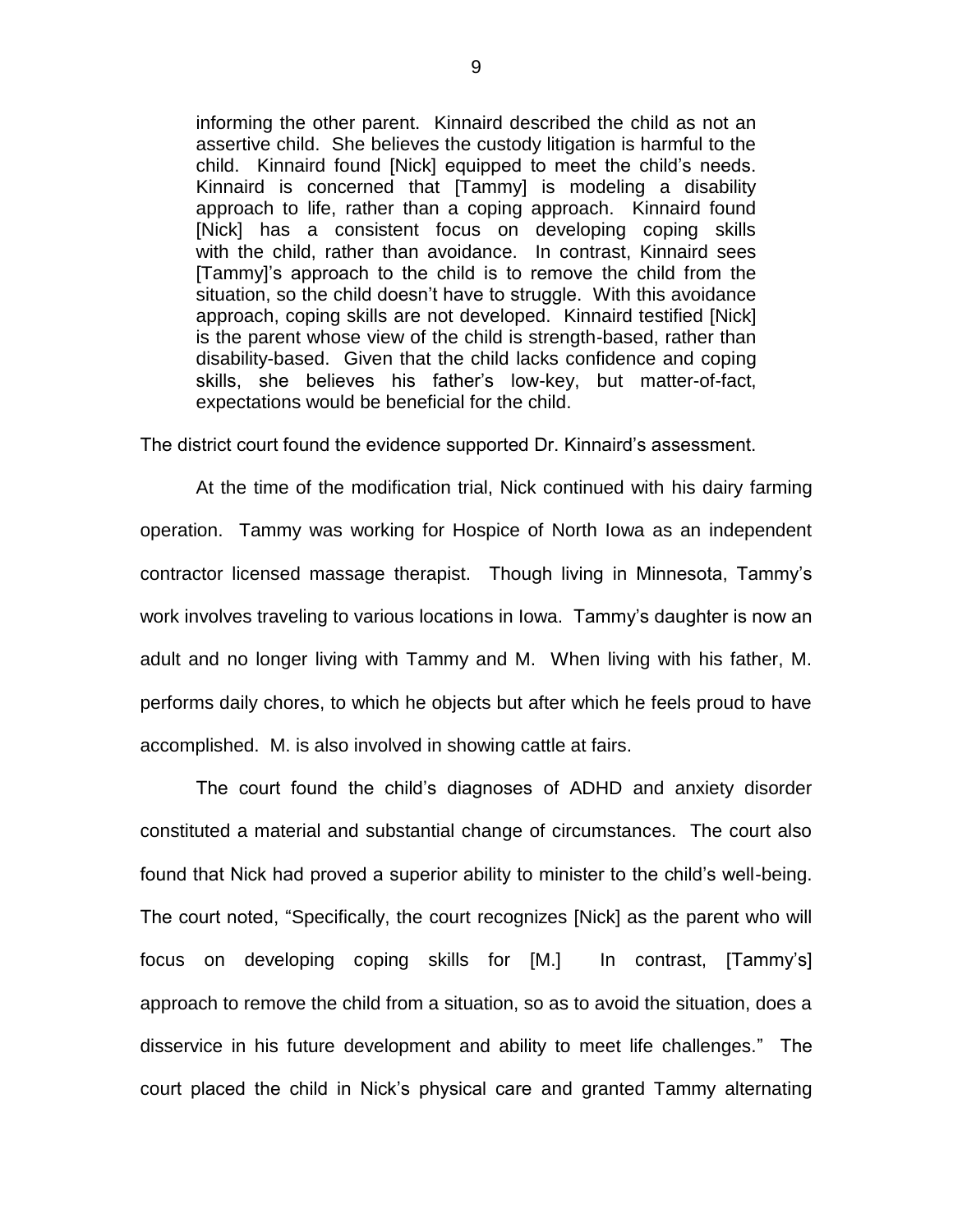weekends during the school year. During the summer, the child will alternate between the parents' homes each week.

Tammy now appeals.

### **II. Scope and Standard of Review.**

Our review of an order modifying custody is de novo. *See In re Marriage of Sisson*, 843 N.W.2d 866, 870 (Iowa 2014). Although we give weight to the fact-findings of the district court, particularly concerning witness credibility, we are not bound by them. *See In re Marriage of Brown*, 778 N.W.2d 47, 50 (Iowa Ct. App. 2009). "Even though we engage in a de novo review, we will not disturb the trial court's conclusions unless there has been a failure to do equity." *In re Marriage of Jacobo*, 526 N.W.2d 859, 864 (Iowa 1995). Our paramount consideration is the best interests of the child. *See In re Marriage of Hoffman*, 867 N.W.2d 26, 32 (Iowa 2015).

#### **III. Discussion.**

*A. General principles.* The party seeking modification of a custody decree has the burden to demonstrate by a preponderance of the evidence that "conditions since the decree was entered have so materially and substantially changed" that it would be in the child's best interests to alter the custody arrangement. *Id.* (citation omitted). These changes "must not have been contemplated by the court when the decree was entered," "must be more or less permanent," and "must relate to the welfare of the child[]." *Id.* (citation omitted). In addition, the moving party is required to demonstrate they can more effectively minister to the child's long-term needs. *Id.*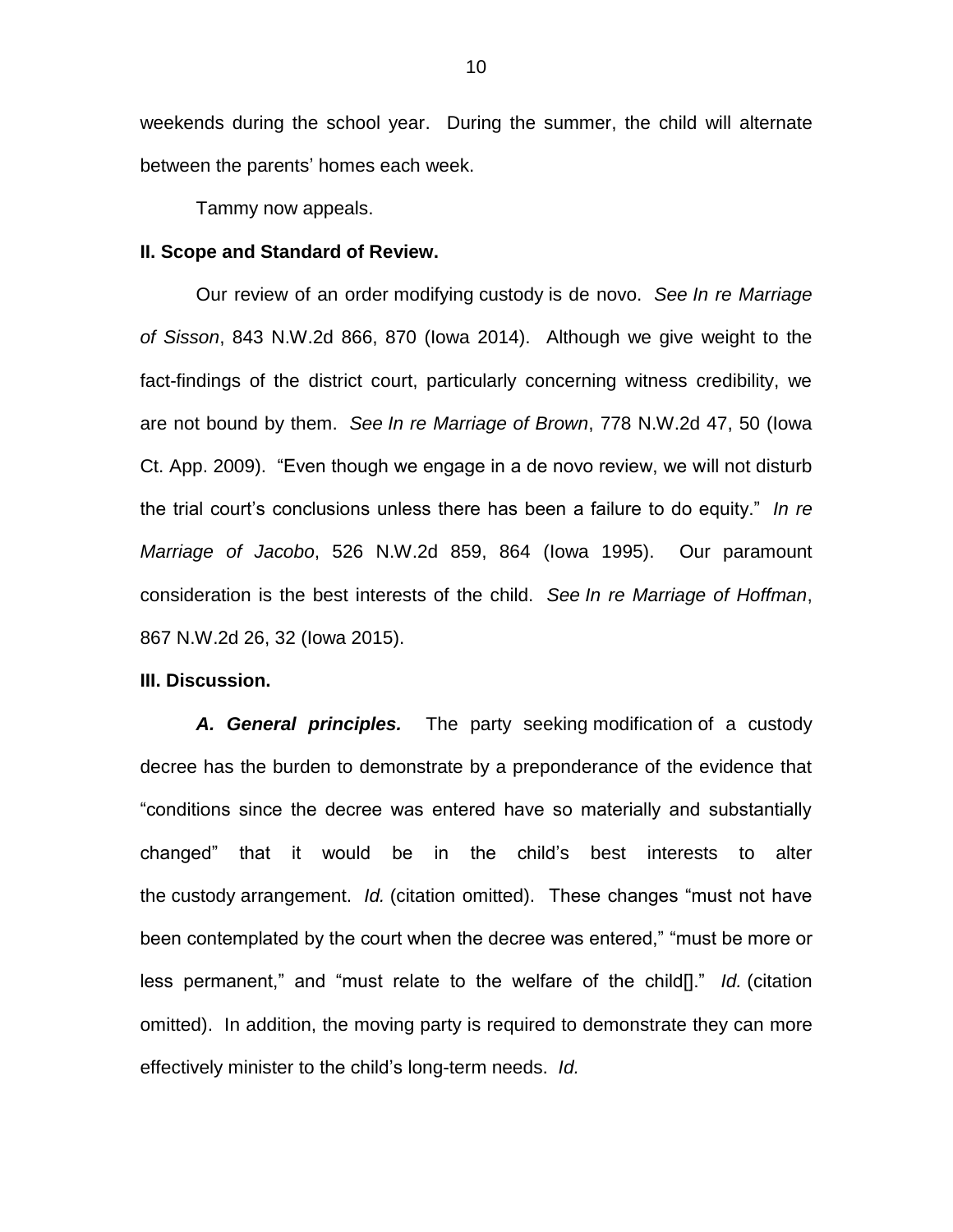*B. Substantial change of circumstances.* We note Tammy complains there has not been a substantial and material change of circumstances, though she herself filed an application to modify, asserting M.'s diagnoses constituted a substantial and material change of circumstances. We acknowledge, however, a greater change of circumstances is required to warrant a change of custody than a change of visitation. *Nicolou v. Clements*, 516 N.W.2d 905, 906 (Iowa Ct. App. 1994) ("The burden upon the petitioner in a modification of visitation rights differs from the burden upon him or her in a modification of custody. The degree of change required in a modification of visitation rights is much less than the change required in a modification for custody. '[A]s to modification of visitation rights as compared to child custody changes, the general rule is that a much less extensive change of circumstances need be shown in visitation right cases.'" *Id.* (alterations in original) (citations omitted)). Because of the excessive "windshield time" for the child and the many disputes arising from visitation issues, it was clear, at a minimum, there was sufficient proof to require a change in the visitation schedule.

But beyond the visitation problems, the evidence establishes that as M. has grown older, he has displayed behaviors that raised concerns with his parents and teachers. M. has now been diagnosed with ADHD, anxiety disorder, and autism spectrum characteristics. His coping abilities are affected, which in turn affects his ability to learn and thrive.

Thus, since the last modification, there has been frequent contempt litigation between the parties, continual tension between the parents, a visitation schedule that was not working as expected, and a medical diagnosis of learning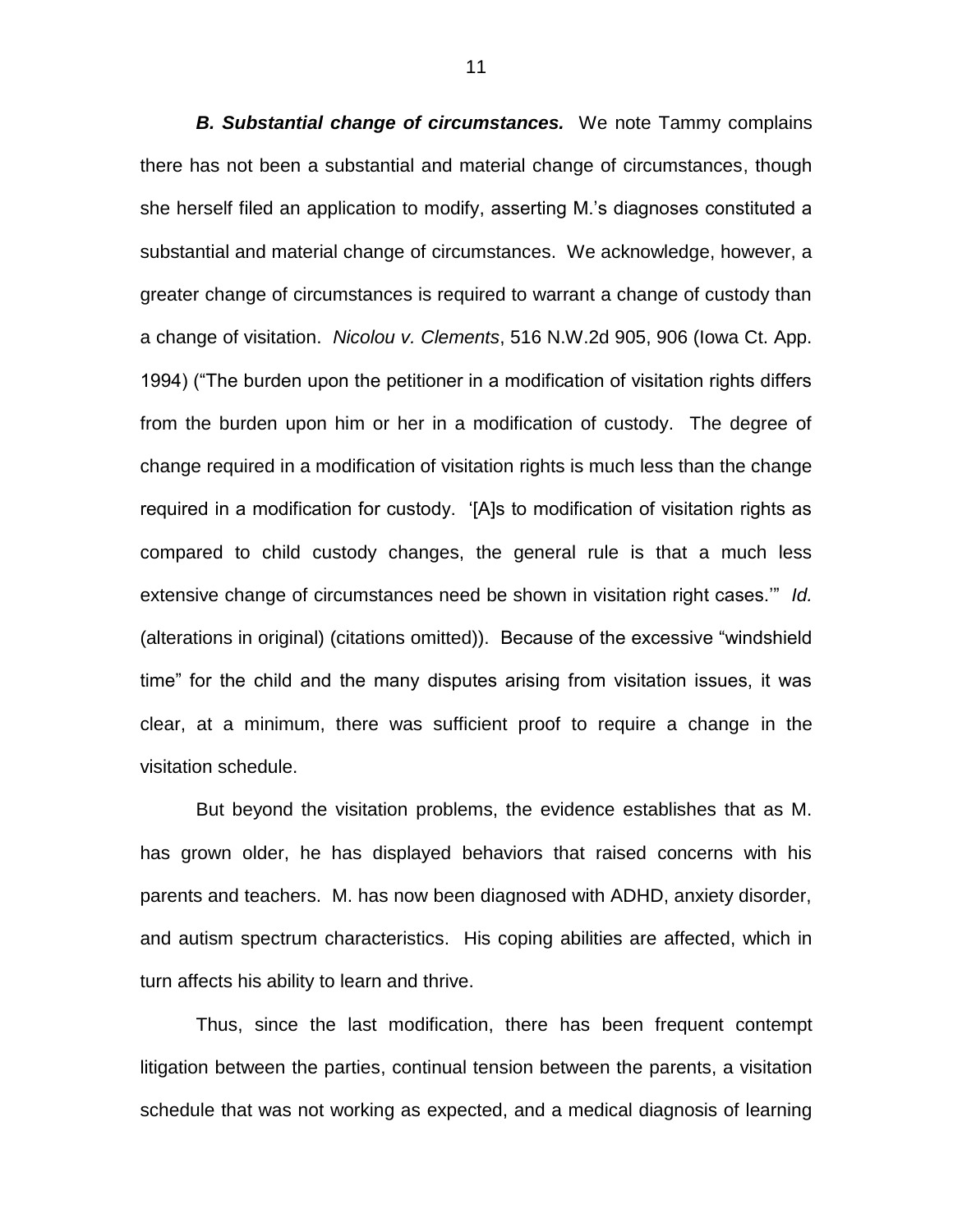disabilities. We also agree with the trial court's assessment that Tammy has "consistently objected to the schedule and sought changes." Two experts, Dr. John Hartson and Dr. Keri Kinnaird, testified and explained the child's needs and what environment would best favor the child's best interests. Although Tammy could secure medical attention for the child's needs, she struggled to provide the environment and lifestyle that met the child's daily needs. Accordingly, we conclude there have been substantial and material changes of circumstances not contemplated by the court when the 2012 modification was entered, which are more or less permanent and relate to the welfare of the child.

*C. Superior parenting ability.* Tammy contends the trial court erred in finding Nick met his burden to prove he offers superior parenting. We observe Tammy has attended well to the basic needs for M. By virtue of her move to Albert Lea, she became the primary caregiver during the weeks. However, upon our de novo review, in light of the child's enhanced need for routine and stability, we find Nick has demonstrated he can more effectively minister to M.'s long-term needs.

At trial, Tammy asserted Nick made the child do chores all the time and that she should have physical care so the child could be "a child." She sought to

 $\overline{a}$ 

<sup>&</sup>lt;sup>4</sup> While Tammy asserts Nick is the instigator of repeated litigation, we observe Tammy appealed from the original decree of shared care, sought to modify the decree in 2012, moved out of state days before the shared physical care plan was to take effect and before her modification petition was tried, has changed M.'s schools without Nick's consent, has taken the child out of the country without informing Nick and during Nick's parenting time, has been found in contempt of the visitation provisions, and was the parent who first filed the most recent modification action. Moreover, Tammy did not inform Nick about M.'s evaluations for ADHD until after the fact.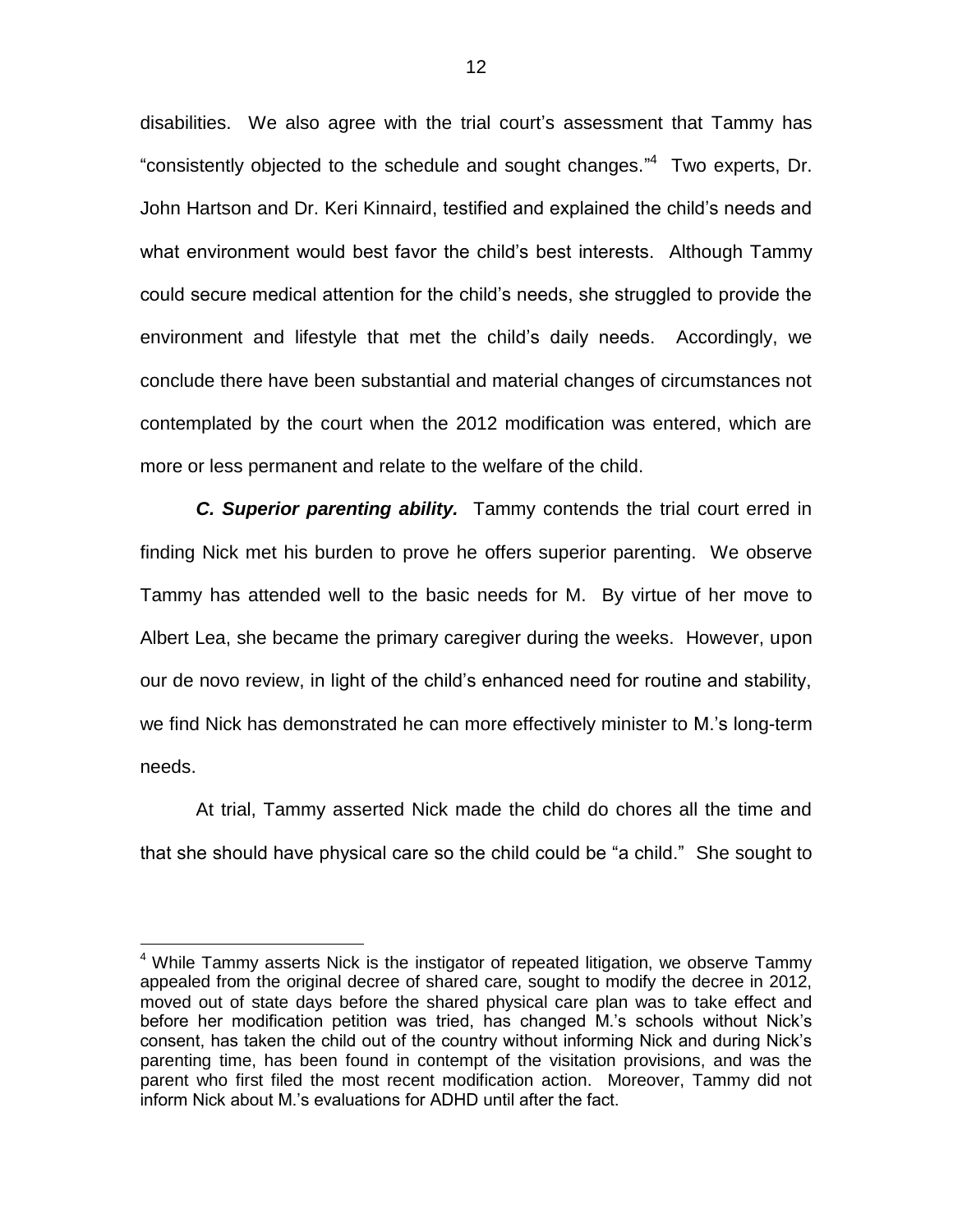have M. assigned no homework. (She now argues, "Tammy's time with [the child] was work time, Nick's was fun time.")

Both parents have expressed concern for M.'s mental well-being and social development and the challenges he faces in light of his anxiety and difficulty with attention and self-confidence. The professionals who testified agree that a child with ADHD and autism spectrum characteristics benefits from a consistent, predictable routine. The custody evaluator, Dr. Kinnaird, indicated the child has a deep connection to both parents and that the best situation would be for both parents to live in and around the same community. Dr. Kinnaird testified:

If, because of the parents' decisions, it becomes an either/or arrangement, then one thing that we know now that we didn't know years ago, before diagnosis or after diagnosis, is that right now, through therapy, [M. is] struggling to feel that he's capable. He feels incapable. He melts down to the point of tears over some typical third-grade things. So something needs to change.

Now, I see a little boy with his father in a very brief observation and hear him talking about feeling capable and proud and good. Granted, I don't like those chores; but I like the outcome of it. I hear father talking about a little boy spontaneously on his own taking on a couple of extra duties that he wasn't even asked to do to help and feeling good about it. We need more of that for [M.] We need less of can't and we need to insulate [M.] We need less of that.

A number of witnesses testified favorably regarding Nick's consistency and predictability and that the child appears to gain self-esteem and self-reliance in his father's care. Tammy also displayed disrespect for Nick's visitation rights by regularly being late for visitation exchanges in contrast to Nick's punctual habits. We do not approve of either party's unilateral decisions that were ordered to be